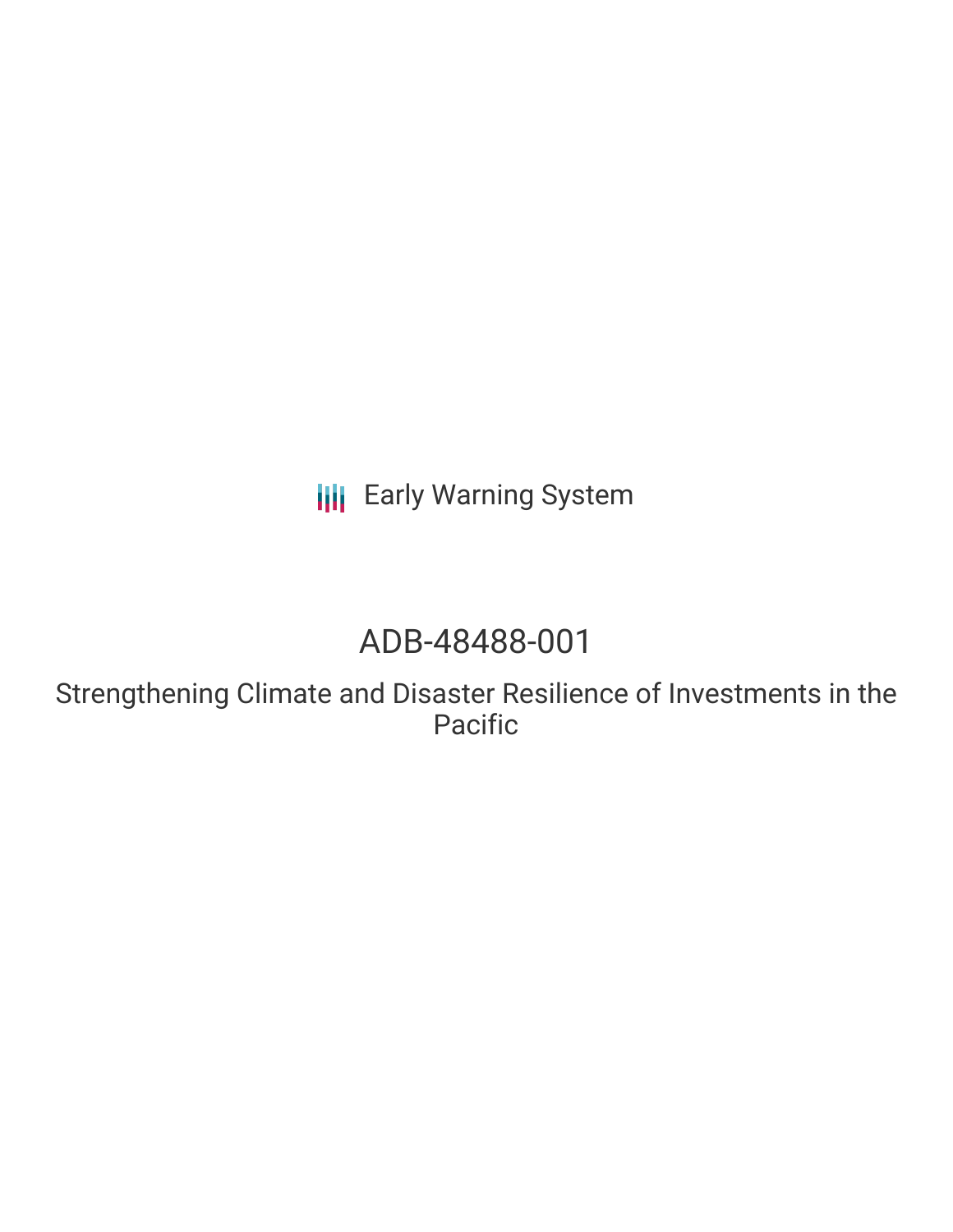

#### **Quick Facts**

| <b>Financial Institutions</b>  | Asian Development Bank (ADB) |
|--------------------------------|------------------------------|
| <b>Status</b>                  | Approved                     |
| <b>Bank Risk Rating</b>        | B                            |
| <b>Voting Date</b>             | 2015-09-18                   |
| <b>Borrower</b>                | Regional                     |
| <b>Sectors</b>                 | Transport                    |
| <b>Investment Type(s)</b>      | <b>Advisory Services</b>     |
| <b>Investment Amount (USD)</b> | \$2.00 million               |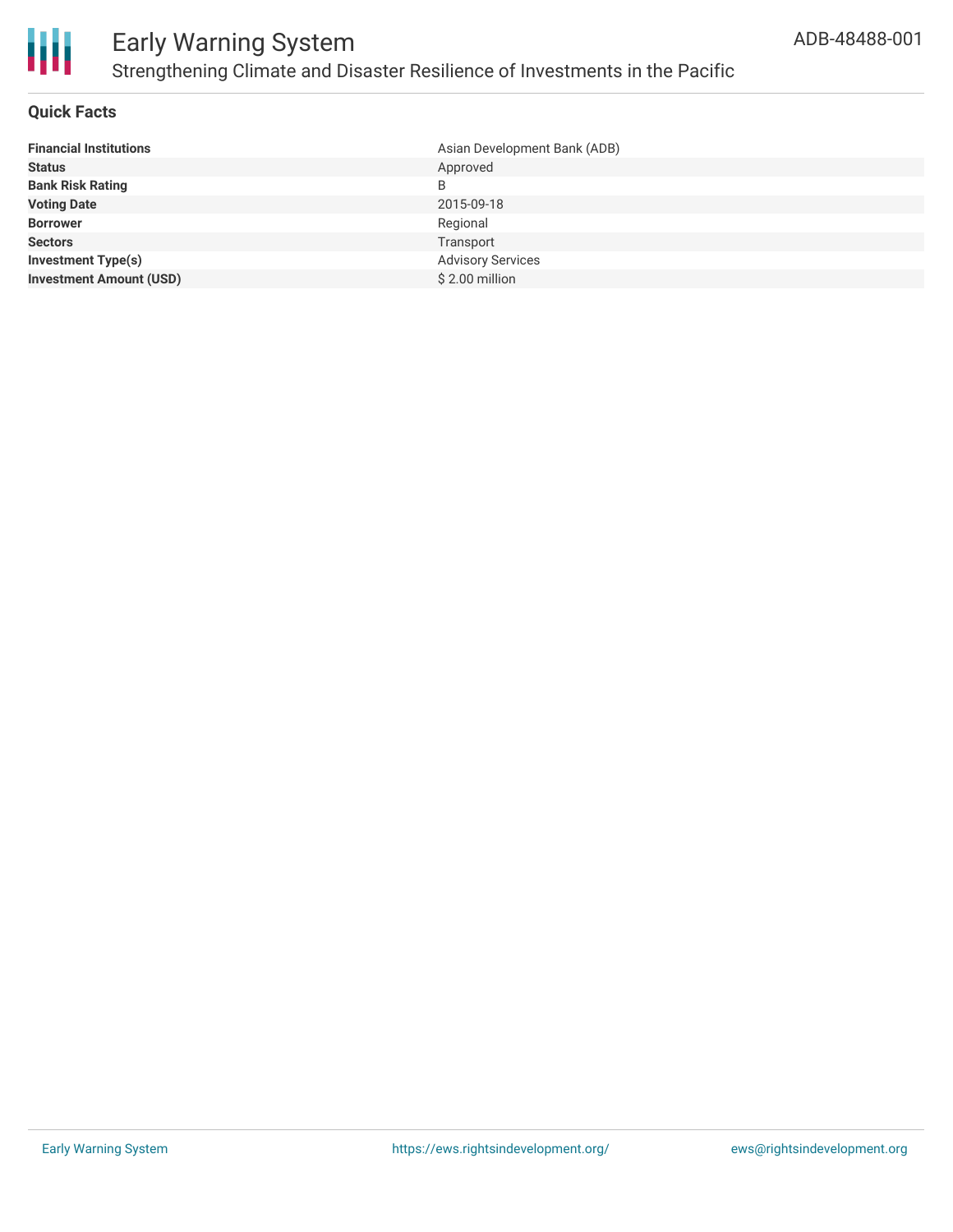

#### **Project Description**

According to ADB website, the TA will strengthen the resilience of investments in the Pacific by: (1) incorporating climate change and disaster risk management (DRM) considerations into project designs, (2) strengthening integration of climate change and DRM considerations in government planning processes in key sectors in selected countries, and (3) supporting access to climate change financing.

The impact will be strengthened integrated risk management to enhance the climate and disaster resilience of Pacific DMCs. The outcome will be increased climate and disaster resilience of investments in Pacific DMCs. This will be measured by Pacific DMCs adopting procedures for incorporating climate and disaster risk management into sector investments, and increased flow of climate change financing to selected countries.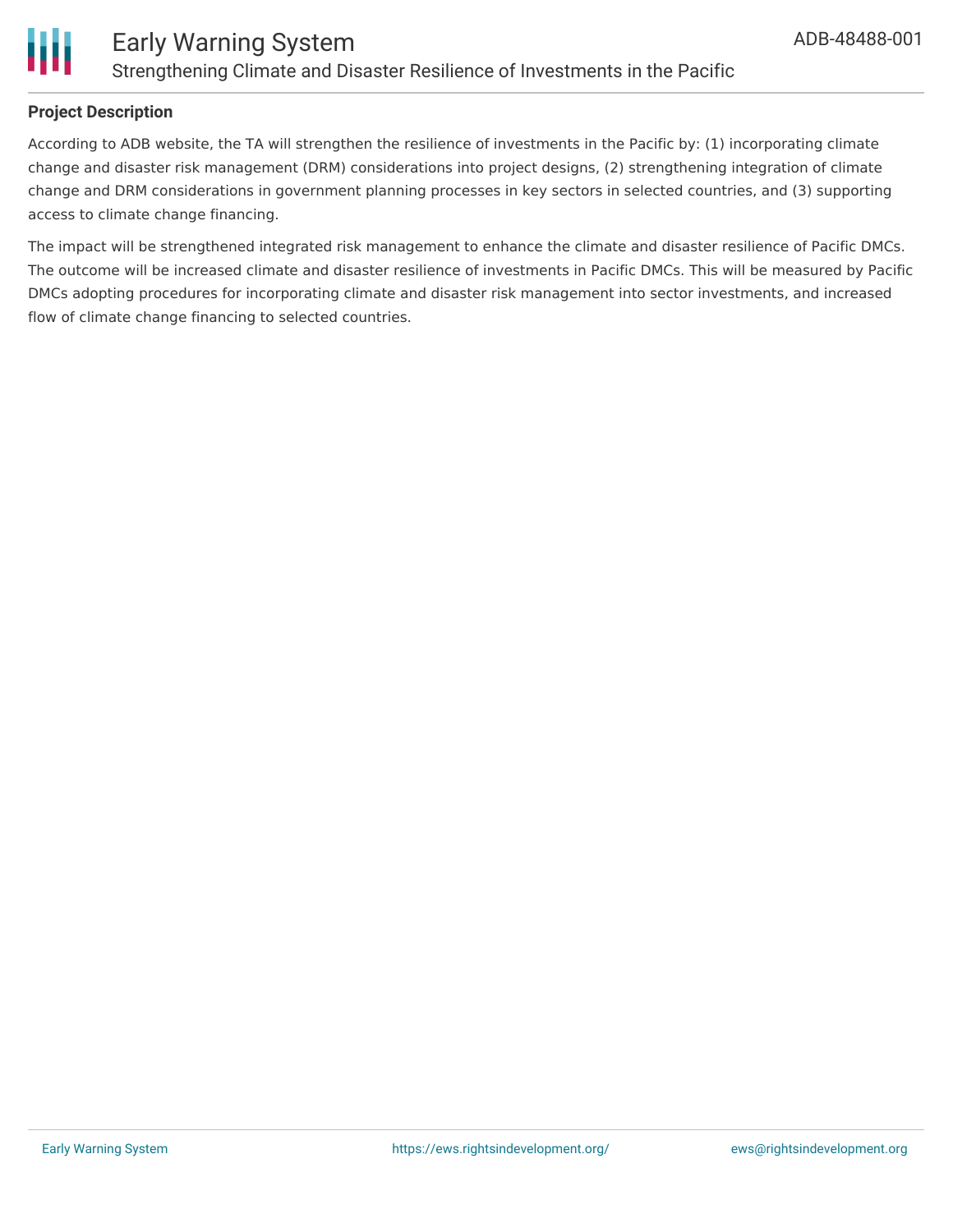

#### **Investment Description**

Asian Development Bank (ADB)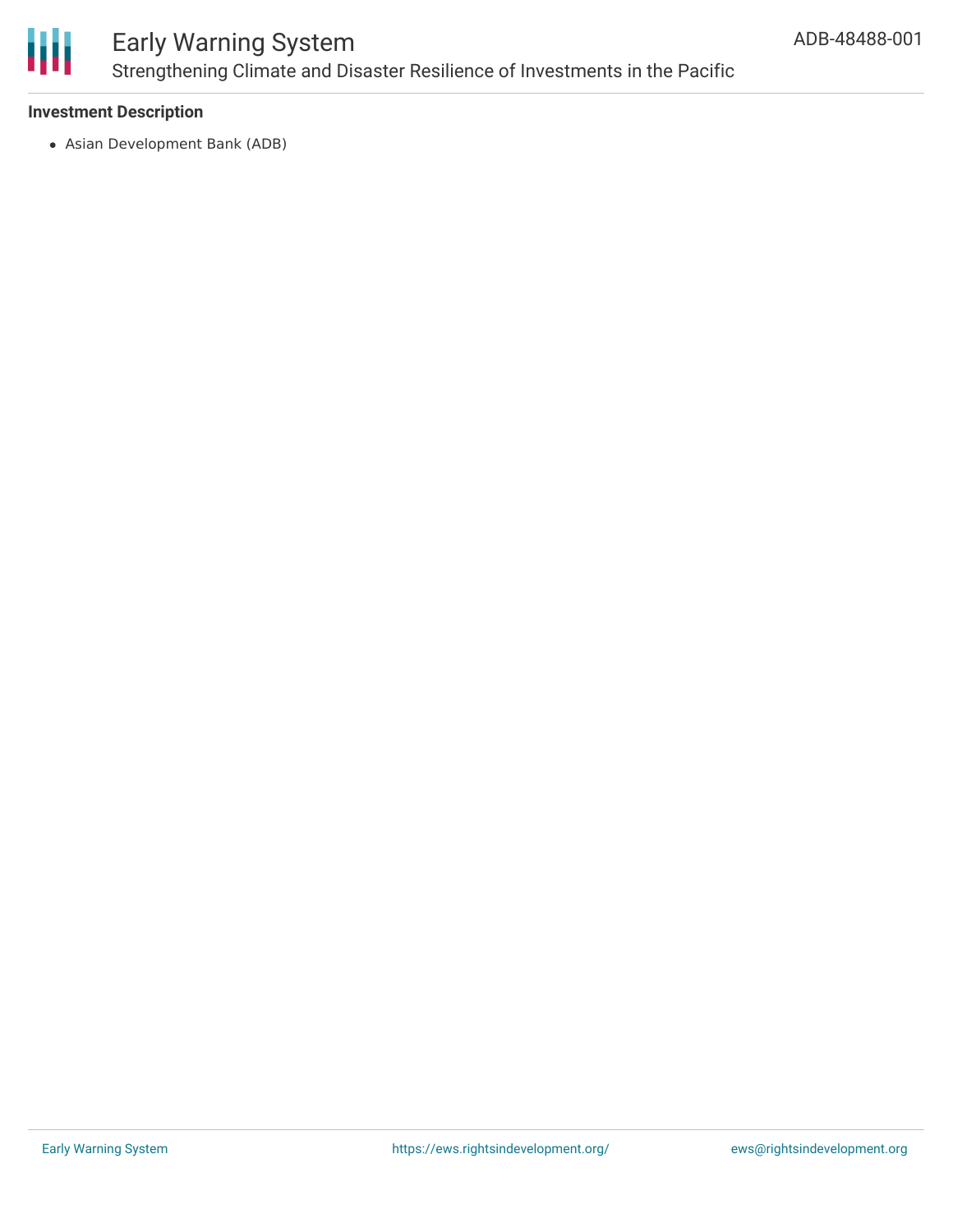

#### **Contact Information**

Project Officer: Roop, James A. Pacific Department, ADB No contact information provided at the time of disclosure.

#### ACCOUNTABILITY MECHANISM OF ADB

The Accountability Mechanism is an independent complaint mechanism and fact-finding body for people who believe they are likely to be, or have been, adversely affected by an Asian Development Bank-financed project. If you submit a complaint to the Accountability Mechanism, they may investigate to assess whether the Asian Development Bank is following its own policies and procedures for preventing harm to people or the environment. You can learn more about the Accountability Mechanism and how to file a complaint at: http://www.adb.org/site/accountability-mechanism/main